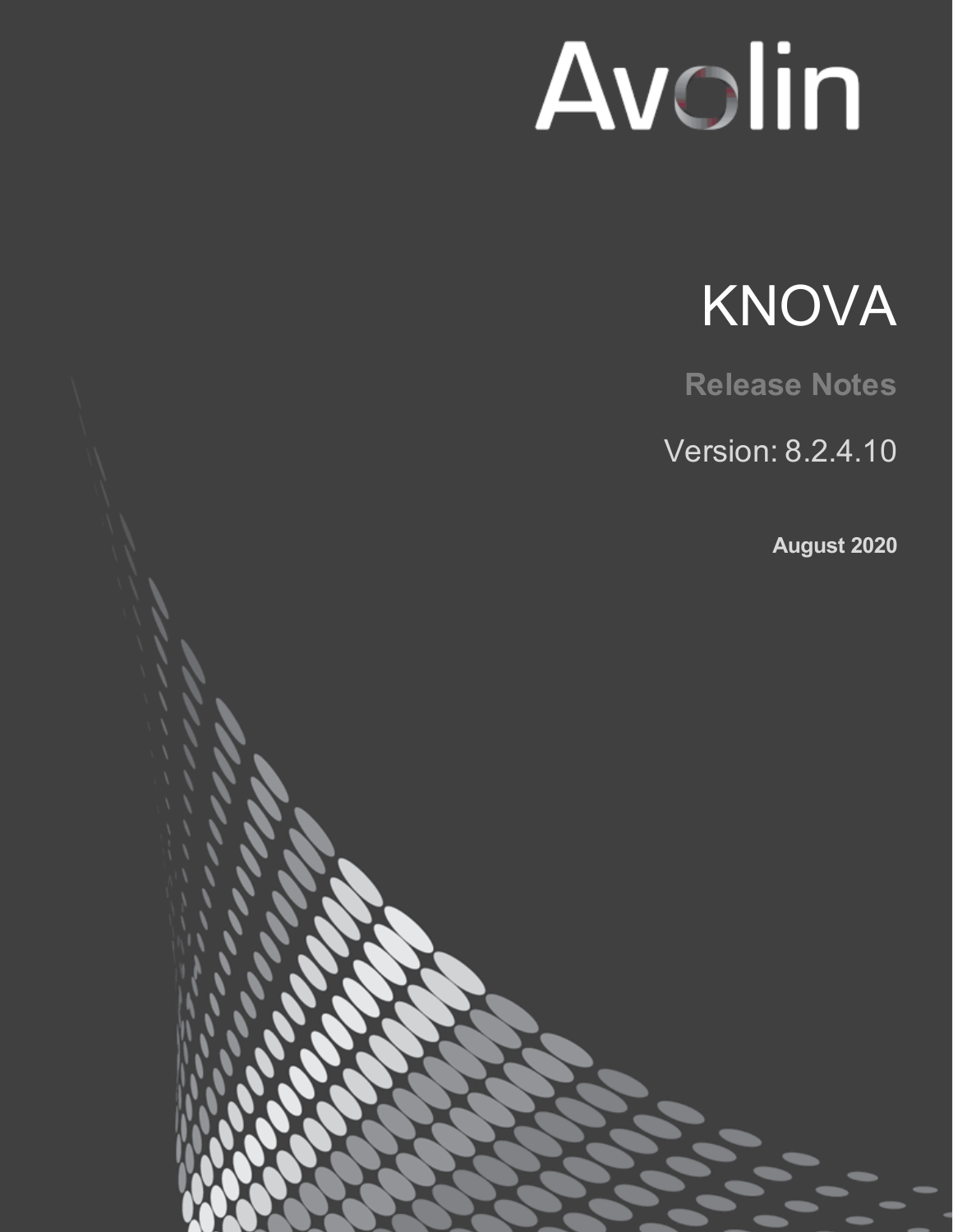

4325 Alexander Drive, Suite 100 • Alpharetta, GA 30022-3740 • [www.avolin.com](http://www.avolin.com/) • [info@avolin.com](mailto:info@avolin.com)



Copyright © 2020 Avolin. All Rights Reserved. These materials are provided by Avolin for informational purposes only, without representation or warranty of any kind, and Avolin shall not be liable for errors or omissions with respect to the materials. The only warranties for Avolin products and services are those set forth in the express warranty statements accompanying such products and services, if any, and nothing herein shall be construed as constituting an additional warranty. No part of this publication may be reproduced or transmitted in any form or for any purpose without the express written permission of Avolin. The information contained herein may be changed without prior notice. Some products marketed by Avolin contain proprietary software components of other software vendors. Avolin and other Avolin products and services referenced herein as well as their respective logos are registered trademarks or trademarks of Avolin or its affiliated companies.

Knova is covered by one or more of the following U.S. and International patents: 693,912; 2,193,803; 5,787,234; 6,681,222; 6,711,585; 6,980,984; 7,028,250; 7,206,778; 7,337,158; 7,376,620; 7,401,087; and 7,539,656. Other Patents Pending.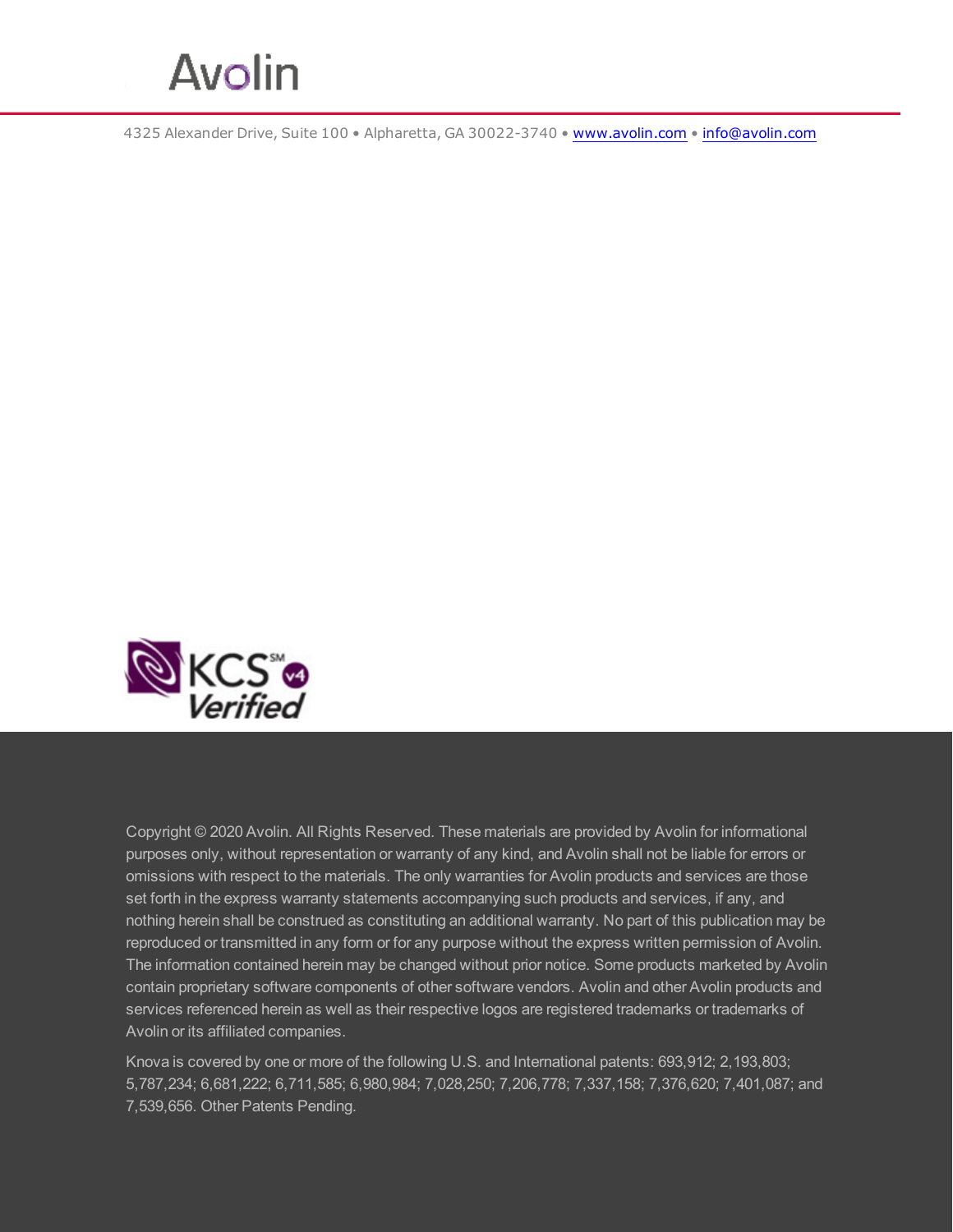# **Contents**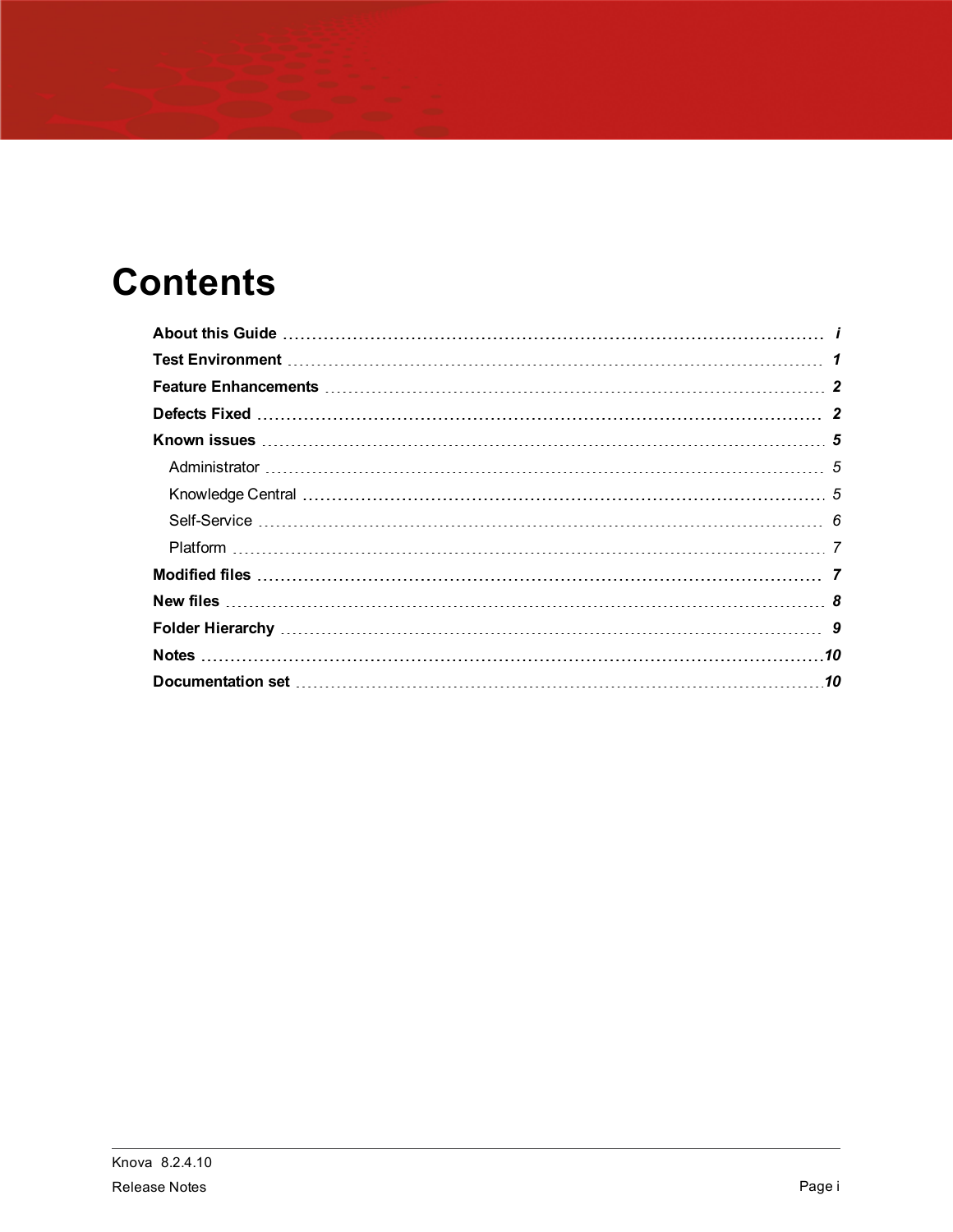# <span id="page-3-0"></span>**About this Guide**

This document describes changes made to Knova for v8.2.4.10 release and other important information before installing and upgrading to Knova for v8.2.4.10, including:

- Test [Environment](#page-4-0)
- Feature [Enhancements](#page-5-0)
- [Defects](#page-5-1) Fixed
- [Known](#page-8-0) Issues
- [Modified](#page-10-1) Files
- Folder [Hierarchy](#page-12-0)
- [Notes](#page-13-0)
- [Documentation](#page-13-1) Set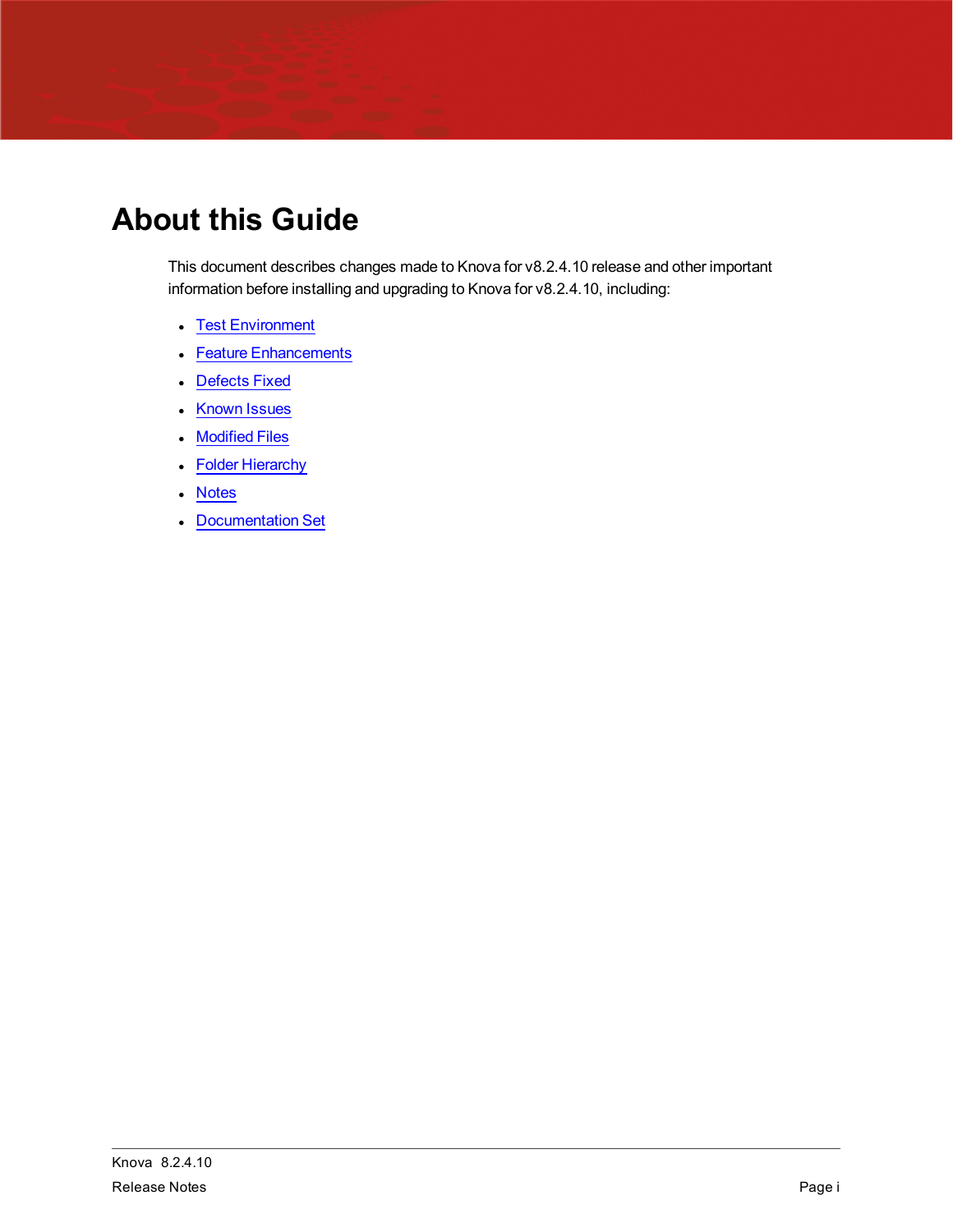# <span id="page-4-0"></span>**Test Environment**

See the *System Requirements* document for complete details on supported and tested environments. Below are the changes:

- Databases
	- <sup>o</sup> SQL Server Version: Microsoft SQL Server 2016
	- <sup>o</sup> Oracle Version: Oracle 12C R1
- Tomcat Version: 8.5.15
- JDK Version: 1.8.0\_131
- Apache Solr: 6.3.0
- $\bullet$  WildFly:  $9.0.2$
- Operating System
	- <sup>o</sup> Windows Server 2016 Standard
- Analytics
	- <sup>o</sup> QlikView Enterprise 12.10 SR4 (64-bit edition)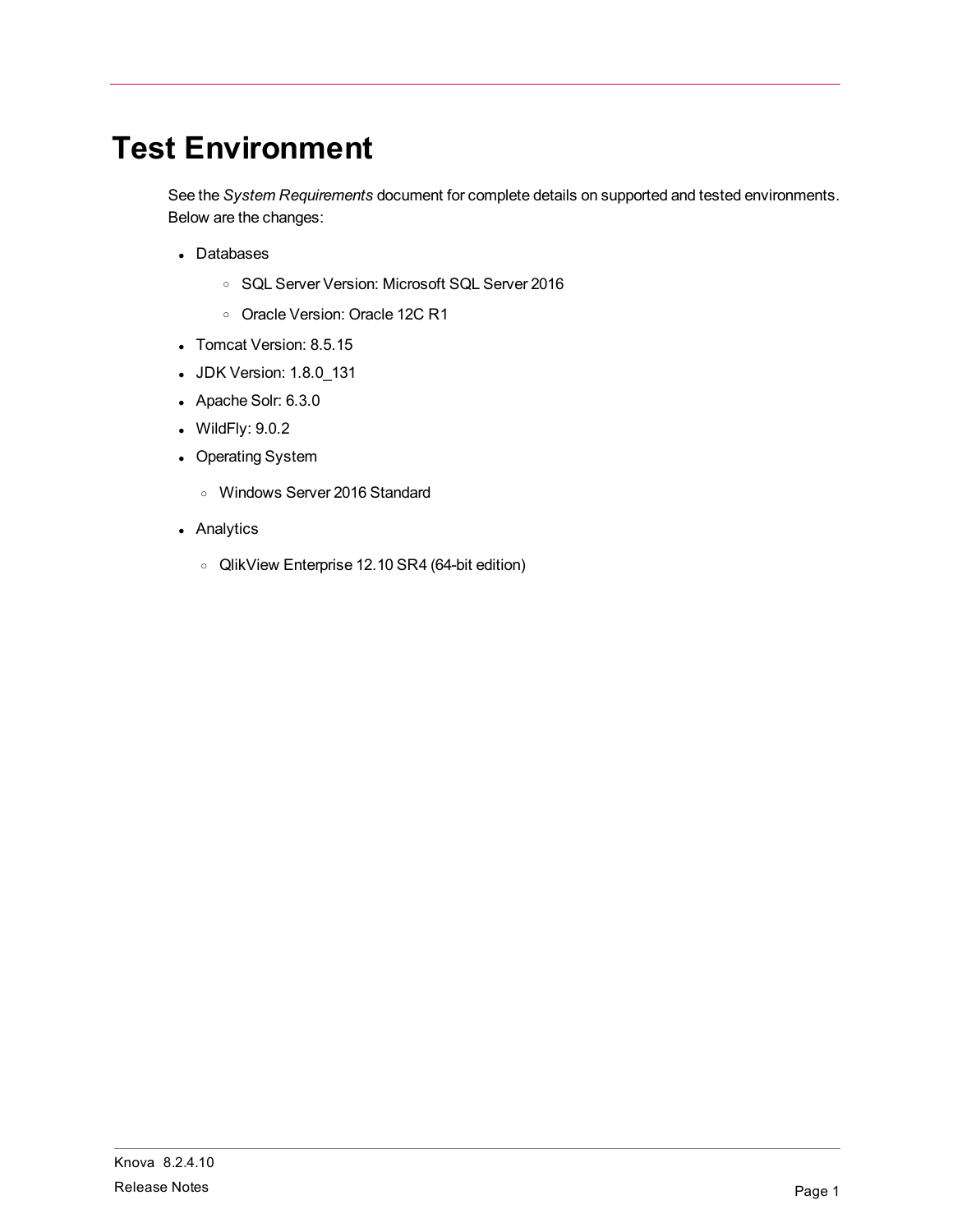# <span id="page-5-0"></span>**Feature Enhancements**

Knova v8.2.4.10 is a maintenance release and no enhancements were added.

# <span id="page-5-1"></span>**Defects Fixed**

The following defects have been fixed in this release:

| <b>JIRA Id</b>   | <b>Product Area</b>                | <b>Description</b>                                                                                                                                     |
|------------------|------------------------------------|--------------------------------------------------------------------------------------------------------------------------------------------------------|
| <b>KNOV-4208</b> | <b>Content Search</b>              | Fixed an issue causing the number of feedback items displayed in Content<br>Feedback to be incorrect when searching by the document id                 |
| KNOV-2909        | System Administrator               | Fixed and issue where the " Downloading started" window are not displayed<br>when downloading attachments                                              |
| <b>KNOV-4722</b> | System Administrator               | Fixed an issue preventing the delete operation of a saved query on Saved<br>Query Manager                                                              |
| <b>KNOV-4152</b> | Content Management                 | Bulk Change won't update Access level for each content areas                                                                                           |
| KNOV-3846        | Notifications and<br>Subscriptions | Unable to edit subscriptions in Chrome, Safari, and Firefox from the second<br>time                                                                    |
| KNOV-4042        | Communities                        | KSS Communities - Prev and Next feature does not work                                                                                                  |
| <b>KNOV-4187</b> | Communities                        | Self Service: Create a Private Community                                                                                                               |
| KNOV-4545        | <b>Content Authoring</b>           | Add knowledgebase content button                                                                                                                       |
| KNOV-5006        | <b>Content Authoring</b>           | Add Knowledge Base Document Link" does not allow a new window as a<br>target                                                                           |
| <b>KNOV-5344</b> | <b>Content Search</b>              | Unable to search feedback when document's title contains angle brackets "<>"                                                                           |
| KNOV-2752        | <b>Content Authoring</b>           | When in the editor, and making any changes and saving, anchor links marks<br>(flags) appear all over the page. All text is outlined as if anchor links |
| KNOV-4991        | System Administrator               | Failed to delete query from Saved Query Details window                                                                                                 |
| <b>KNOV-4992</b> | System Administrator               | Query list not refreshed after deleting query from Saved Query Details window                                                                          |
| <b>KNOV-5715</b> | <b>Content Search</b>              | Included Document Link Opens a Blank Page                                                                                                              |
| <b>KNOV-2747</b> | <b>Content Search</b>              | Document on History displays wrong version after resizing the window<br>Medium - Has the potential to affect progress.                                 |
| <b>KNOV-3278</b> | Content Search                     | Advanced sort doesn't work, search result disappear after select multiple sort<br>fields. Medium - Has the potential to affect progress.               |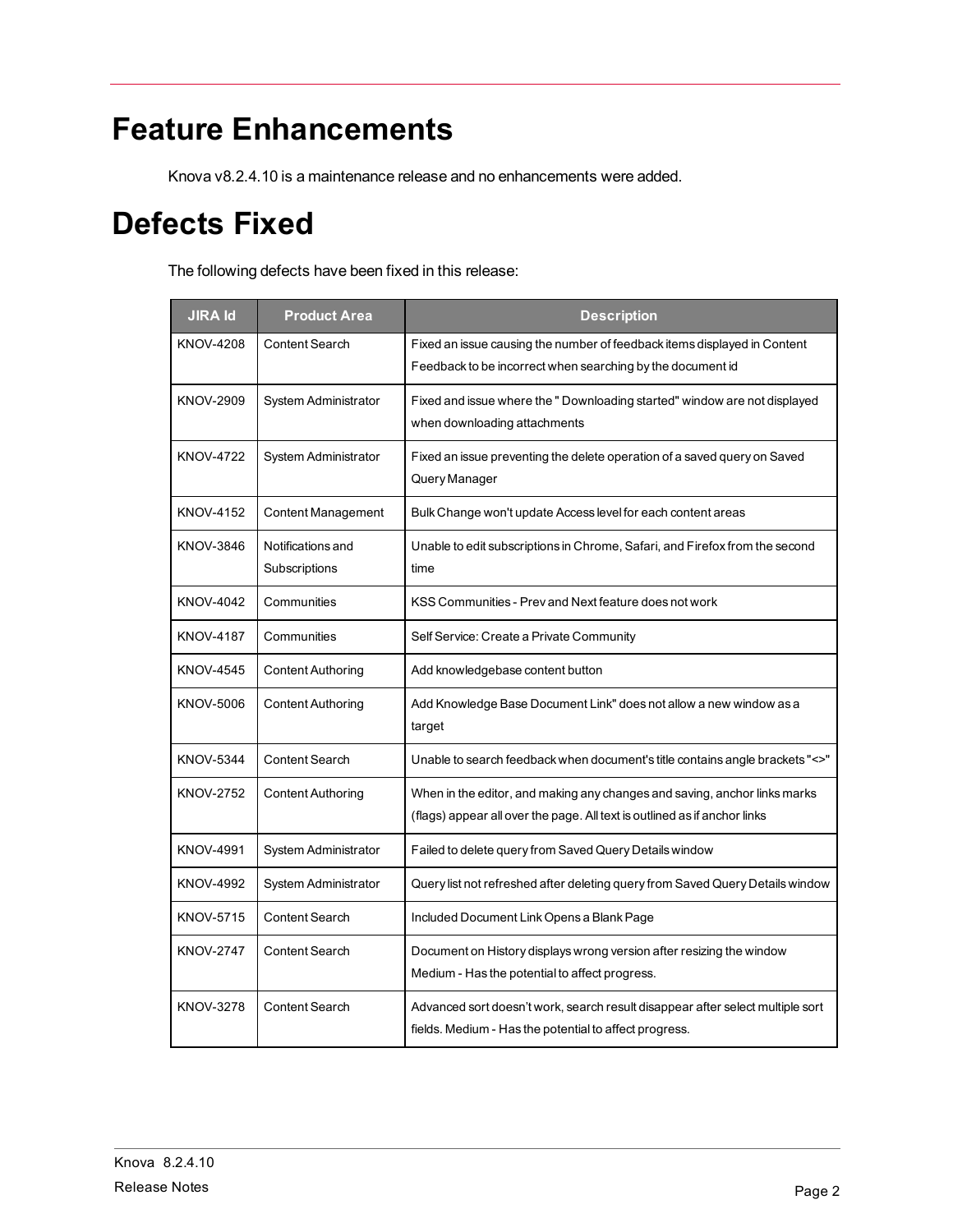| <b>JIRA Id</b>   | <b>Product Area</b>        | <b>Description</b>                                                                                                                                                        |
|------------------|----------------------------|---------------------------------------------------------------------------------------------------------------------------------------------------------------------------|
| KNOV-4015        | Contribution               | Recommendations not updating due to Hazelcast errors interrupting<br>MSRecommendationContributionThreadthread Medium - Has the potential<br>to affect progress.           |
| KNOV-4056        | Site Experience            | Chrome: sometimes the delete confirmation message doesn't show on the<br>popup window. Medium - Has the potential to affect progress.                                     |
| <b>KNOV-4342</b> | <b>Content Search</b>      | Mismatch in the column name in the 'Tasks' tab of the 'Content Manager' page<br>with that in the 'Select Columns' popup Medium - Has the potential to affect<br>progress. |
| <b>KNOV-175</b>  | Document Management        | Document export occurs an error seems because attached file which has a<br>filename with space.                                                                           |
| KNOV-4060        | Content Search             | LCM: sorting by view count doesn't work correctly.                                                                                                                        |
| KNOV-5668        | <b>Content Search</b>      | LCM: filter on the result column does not work.                                                                                                                           |
| KNOV-5051        | <b>Identity Management</b> | Importing Community Posts.                                                                                                                                                |
| KNOV-5706        | Contribution               | Hazelcast errors, interrupting the<br>com.kanisa.forums.ForumContributionThread.                                                                                          |
| <b>KNOV-5934</b> | Document Management        | Chrome: docLock data doesn't get cleared in some cases.                                                                                                                   |
| KNOV-5665        | Content Search             | LCM: Excel Export of result set does not match Knova's result set.                                                                                                        |
| KNOV-3095        | Microsites and Pagelets    | Highlight doesn't work correctly with the word includes both alphabetic and<br>numeric character for Japanese documents.                                                  |
| KNOV-3298        | Content Search             | Less than and greater than symbols are displayed as encoded value in LCM.                                                                                                 |
| KNOV-4280        | <b>Content Management</b>  | The "last modified by" field doesn't get updated when modify the document<br>from managing document window.                                                               |
| KNOV-5708        | Contribution               | Hazelcast errors, interrupting the<br>com.consona.ckm.attachment.DeleteAttachmentsThread.                                                                                 |
| KNOV-5750        | <b>Content Authoring</b>   | Chrome does not give the "delete draft" option when exiting content editor.                                                                                               |
| KNOV-6075        | <b>Content Management</b>  | Attachment files on the original document are deleted when cloned document<br>is deleted                                                                                  |
| KNOV-5742        | Content Search             | The search result is strange when switch between multiple saved searches.                                                                                                 |
| KNOV-5699        | Content Search             | Unable to search feedback when document's title contains angle brackets<br>along with new line character                                                                  |
| KNOV-5125        | Document Management        | Large attachment files exceeding 2.1GB are displayed as 1KB in the document<br>page.                                                                                      |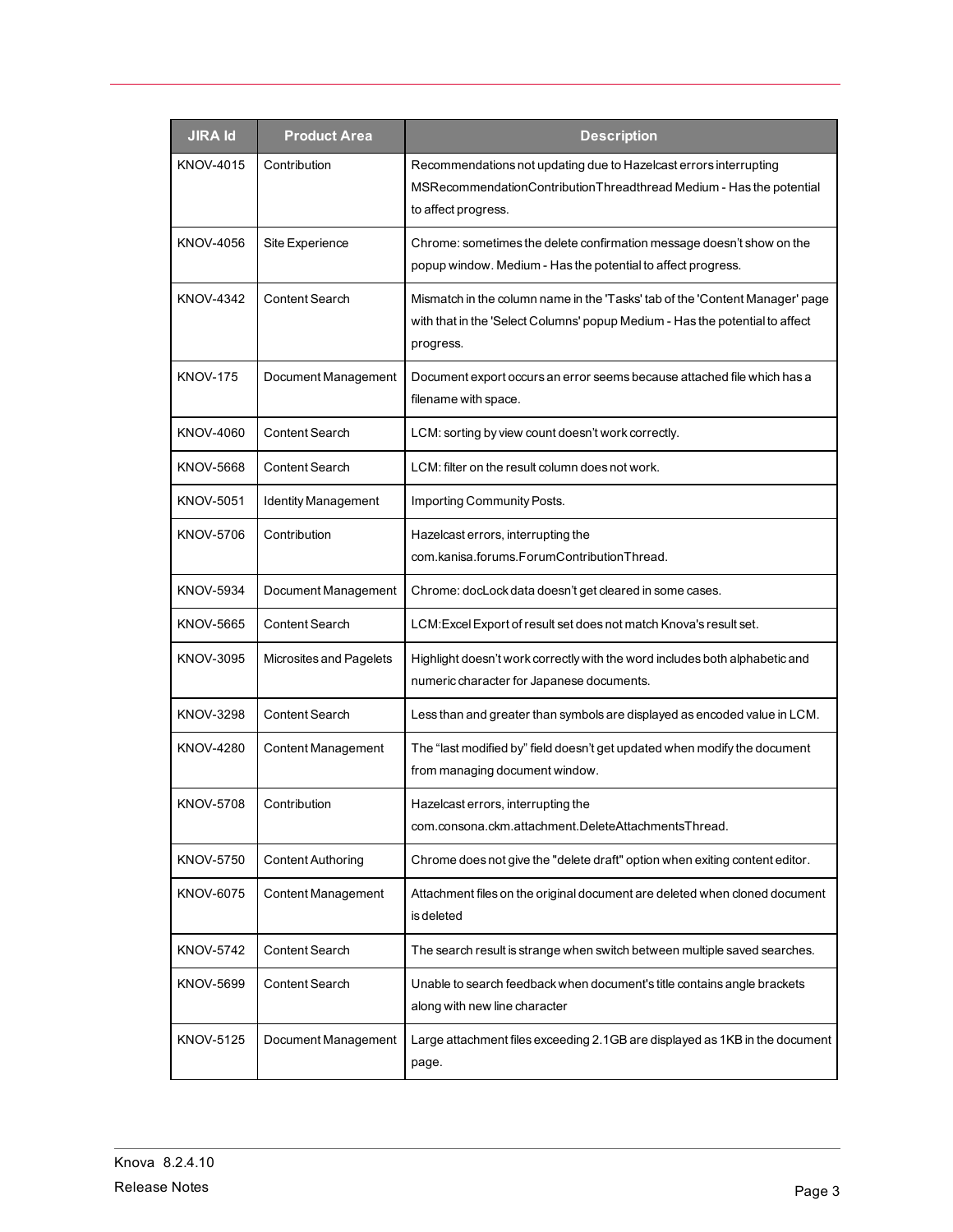| <b>JIRA Id</b>   | <b>Product Area</b>       | <b>Description</b>                                                    |
|------------------|---------------------------|-----------------------------------------------------------------------|
| <b>KNOV-3977</b> | <b>Content Authoring</b>  | Attachment list is not displayed fully after saving the document      |
| <b>KNOV-3628</b> | Contribution              | Spidered Document table has nonunique DocID field                     |
| <b>KNOV-3297</b> | <b>Content Management</b> | Feedback count has wrong value                                        |
| <b>KNOV-627</b>  | Content Search            | RawDocld instead of DoclD is displayed in the link search result list |
| <b>KNOV-8041</b> | Microsites and Pagelets   | Hot topics doesn't work when sort by published date                   |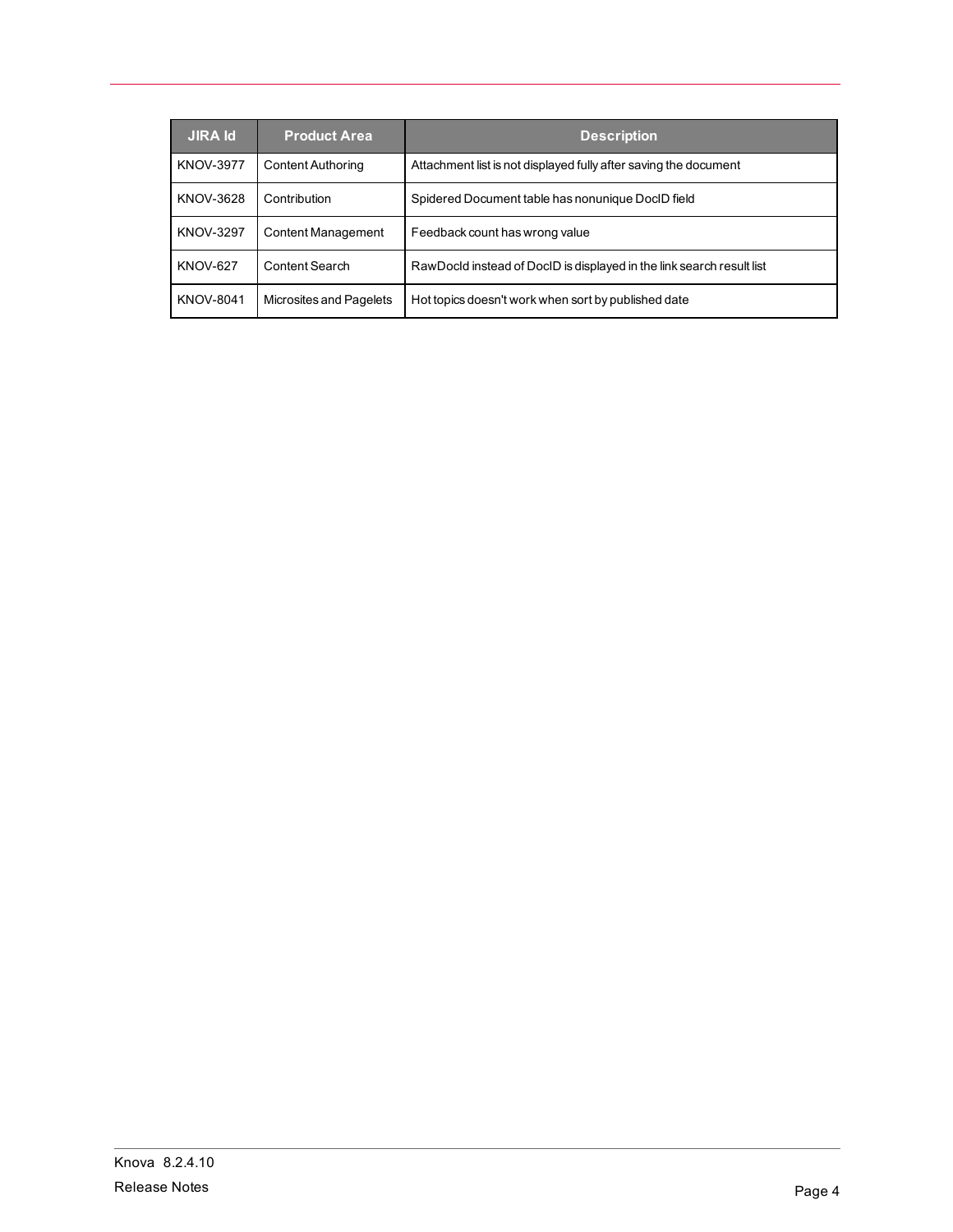# <span id="page-8-0"></span>**Known issues**

When using this version of Knova, you or your users may encounter the following known issues.



Note: The lists of known issues contain information to raise your awareness and suggest solution or workarounds.

## <span id="page-8-1"></span>**Administrator**

| Category  | <b>Description</b>                                                                                    |
|-----------|-------------------------------------------------------------------------------------------------------|
| Installer | Even when the installer fails, the database setup completes successfully and<br>recontribution hangs. |

## <span id="page-8-2"></span>**Knowledge Central**

| Category              | <b>Description</b>                                                                                                                                                                                                                    |
|-----------------------|---------------------------------------------------------------------------------------------------------------------------------------------------------------------------------------------------------------------------------------|
| <b>Content Editor</b> | On Edge and Chrome browsers, indexed attachments are downloaded<br>twice when opened through content editor.                                                                                                                          |
| <b>Content Editor</b> | In content editor, if a Japanese character is typed in the title name and<br>the window is maximized, a close confirmation message is displayed.                                                                                      |
| <b>Content Editor</b> | If an indexed attachment has a special character in the file name, and<br>this attachment is attempted to be linked to a document, a close<br>confirmation message is displayed.                                                      |
| <b>Content Editor</b> | On Edge browser during an attachment upload, the progress bar for<br>upload does not work.                                                                                                                                            |
| <b>Content Editor</b> | For attachment upload, you may experience issues with large<br>attachments on browsers other than Chrome. It is recommended to use<br>Chrome for the best user experience.                                                            |
| <b>Content Editor</b> | When using the Add Knowledge Base Document Link option to add an<br>indexed attachment that has special characters in the title, the following<br>message is displayed.<br>The webpage you are viewing is trying to close the window. |
| <b>Content Editor</b> | In content editor, if an image and an .swf file are placed without adding a<br>space in between, the alignment is not proper when the document is<br>viewed.                                                                          |
| <b>Content Editor</b> | When using the Add Knowledgebase content option to insert content in<br>to a document, the attachments of the inserted document do not open.                                                                                          |
| <b>Content Editor</b> | In a single session, creating a second language edition after removing<br>the first language edition, removes the second language edition from the<br>list.                                                                           |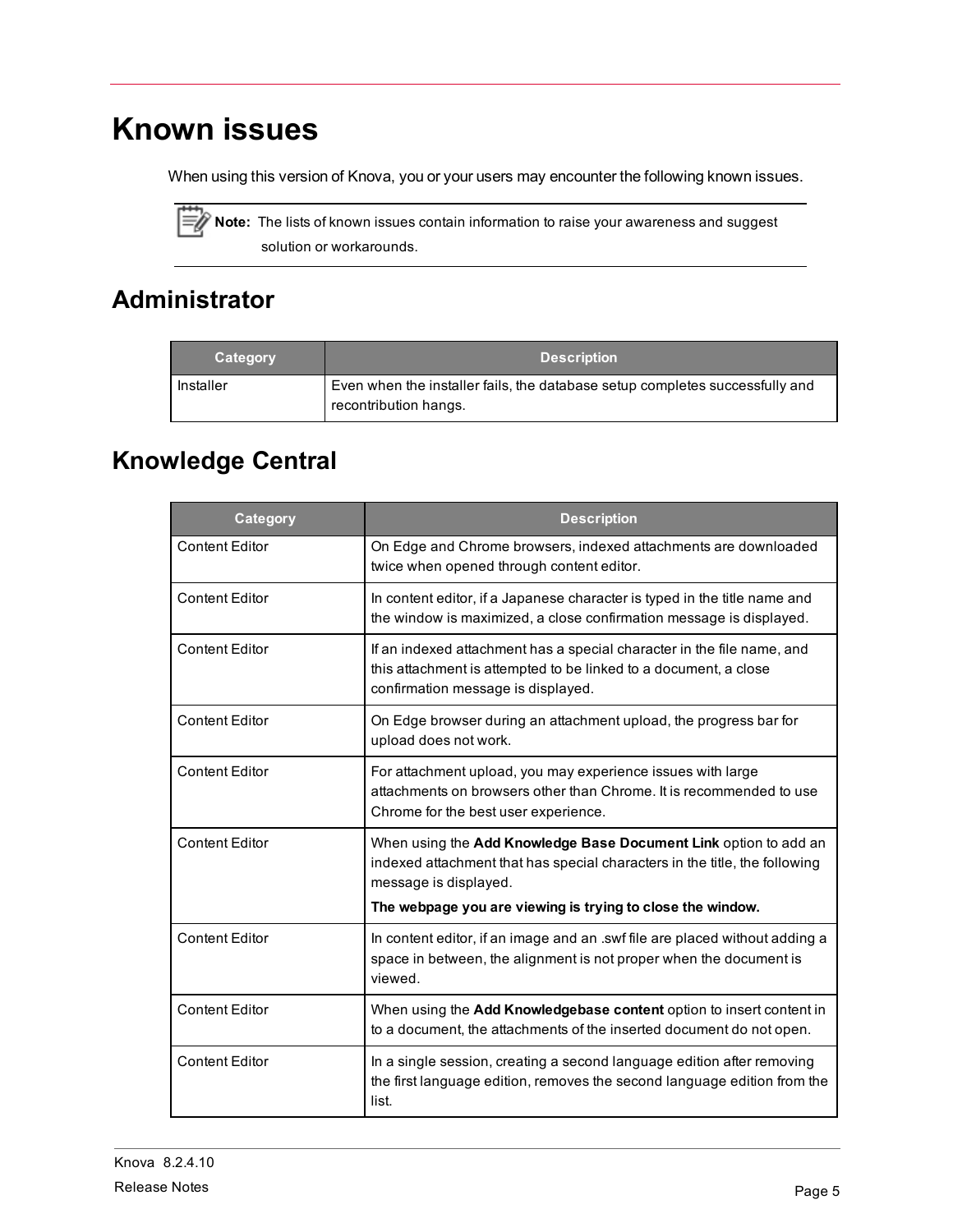| <b>Category</b>        | <b>Description</b>                                                                                                                                                                                                                                                 |
|------------------------|--------------------------------------------------------------------------------------------------------------------------------------------------------------------------------------------------------------------------------------------------------------------|
| <b>Content Editor</b>  | While using the language edition option, closing the child window closes<br>the parent window.                                                                                                                                                                     |
| Microsite              | When an indexed attachment is opened from Hot Topics and the Up to<br>Search button is used to go back, the order of documents under Hot<br>Topics is changed.                                                                                                     |
| <b>Content Editor</b>  | If there is a file upload error when trying to upload a large attachment, all<br>the content in the content editor window is erased when the <b>Attachment</b><br><b>Editor</b> window is closed. It is recommended to use Chrome for the best<br>user experience. |
| Single sign-on         | When using Single Sign-On with the URL method: - The header is<br>missing on all URLs, except the Home page. - Double banners are seen<br>for the following URL. http:// <server<br>Name&gt;:8080/knowledgecentral?userid=admin</server<br>                        |
| <b>Document View</b>   | The Feedback window is able to be moved outside the boundaries of a<br>page.                                                                                                                                                                                       |
| <b>Content Manager</b> | File name is blank when performing Export to Excel for Japanese<br>language.                                                                                                                                                                                       |
| Microsite              | When the user profile is edited and saved in Profile Editor, the number of<br>saved Communities under My Favorites doubles.                                                                                                                                        |
| Single sign-on         | For some URLs, when using Single Sign-On with the SAML method, the<br>user is redirected to home page of Knova Knowledge Central instead of<br>the specified URL. For example, this happens with Document View,<br>Favorites, etc.                                 |
| <b>Content Manager</b> | With HTTPS, the Print List button does not work in Life Cycle Manager.                                                                                                                                                                                             |
| <b>Content Editor</b>  | On the Edit Document window, when the New Notes section is<br>expanded, the window keeps blinking.                                                                                                                                                                 |

## <span id="page-9-0"></span>**Self-Service**

| Category    | <b>Description</b>                                                                                                                                                                    |
|-------------|---------------------------------------------------------------------------------------------------------------------------------------------------------------------------------------|
| Login       | During a password reset, if the user leaves at least one field blank and<br>clicks Submit, an invalid URL message is displayed instead of an error<br>message.                        |
| Login       | During a password reset, if the user provides the existing password as<br>the new password, the password is accepted.                                                                 |
| Communities | When creating a post, on the Preview and Submit page, attachments<br>containing special characters cannot be opened. The following message<br>is displayed: "Webpage cannot be found" |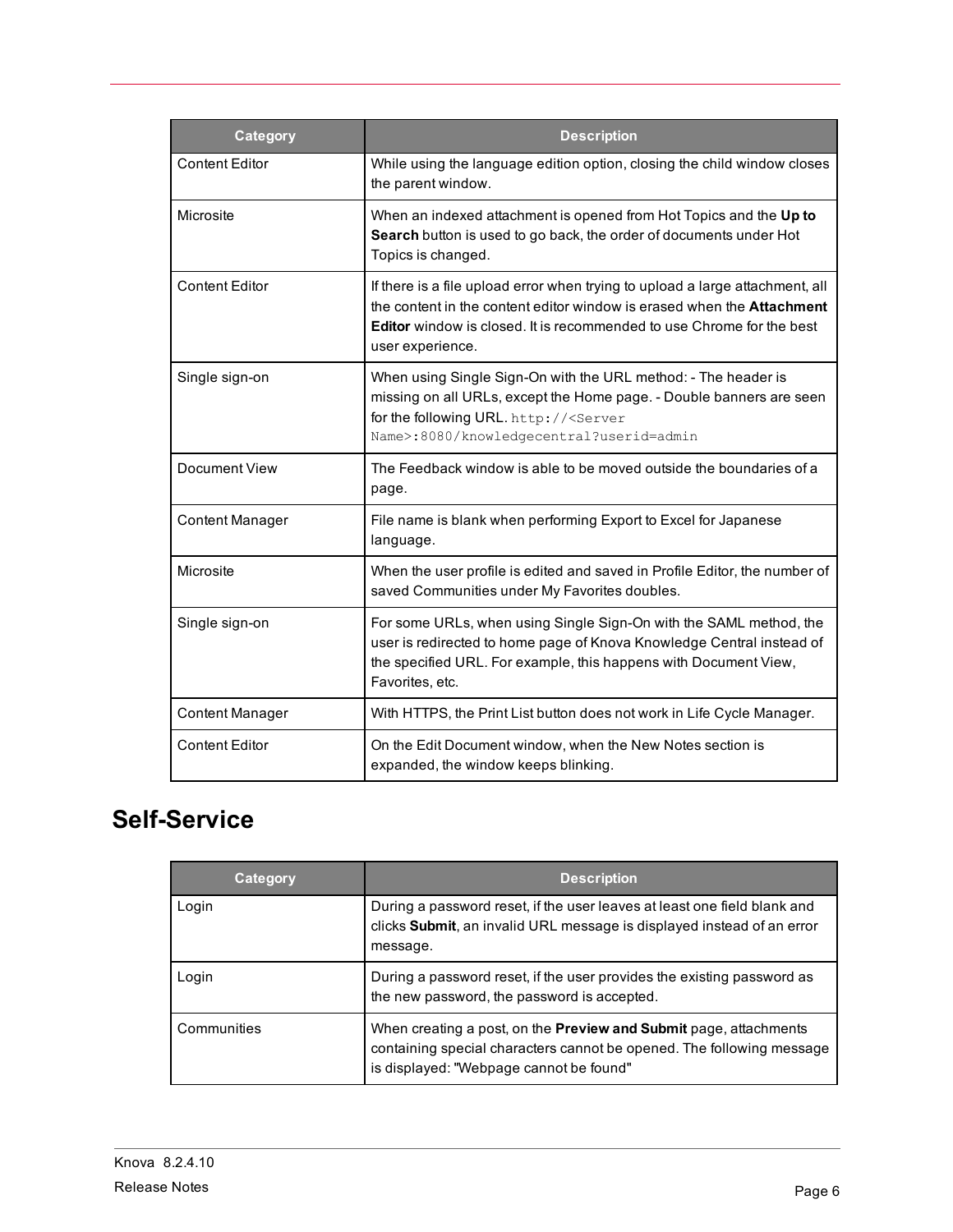| Category  | <b>Description</b>                                                                                                                                                                                             |
|-----------|----------------------------------------------------------------------------------------------------------------------------------------------------------------------------------------------------------------|
| Microsite | On Internet Explorer, the language of the current Microsite page in Self-<br>Service is applied as the Knova application's language after the user<br>logs out and logs in without closing the browser window. |

### <span id="page-10-0"></span>**Platform**

| Category       | <b>Description</b>                                                                                                                                                                    |
|----------------|---------------------------------------------------------------------------------------------------------------------------------------------------------------------------------------|
| Not applicable | Spell check for Japanese is not functional.                                                                                                                                           |
| Not applicable | Unicode characters are not supported for document ID of KSM<br>documents and indexed attachments. If unicode characters are present,<br>the characters are converted to alphanumeric. |

## <span id="page-10-1"></span>**Modified files**

The following files are changed in 8.2.4.10. This list is provided in case you have made any configuration or customization changes.

| Location                                       | <b>File</b>               |
|------------------------------------------------|---------------------------|
| KNOVA\Software\Administrator\savedQueryManager | savedQueryManager.jsp     |
| KNOVA\Software\Platform\Server                 | dpbridge-1.0-SNAPSHOT.jar |
| KNOVA\Software\Platform\Server\Stylesheets     | AuthoringDefault.xls      |
| \Knova\Software\Platform\Server                | Authoring jar             |
| \Knova\Software\SelfService\WEB-INF\lib        | kss.jar                   |
| \Knova\Software\Administrator\common           | forumapp template isp     |
| \Knova\Software\KnowledgeCentral\common        | forumapp template.jsp     |
| \Knova\Software\SelfService\common             | forumapp template.jsp     |
| \Knova\Software\Administrator\WEB-INF\lib      | appscommon.jar            |
| \Knova\Software\KnowledgeCentral\WEB-INF\lib   | appscommon.jar            |
| \Knova\Software\SelfService\WEB-INF\lib        | appscommon.jar            |
| \Knova\Software\Administrator\WEB-INF\lib      | WidgetFramework.jar       |
| \Knova\Software\KnowledgeCentral\WEB-INF\lib   | WidgetFramework.jar       |
| \Knova\Software\SelfService\WEB-INF\lib        | WidgetFramework.jar       |
| \Knova\Software\KnowledgeCentral\WEB-INF\lib   | kcc.jar                   |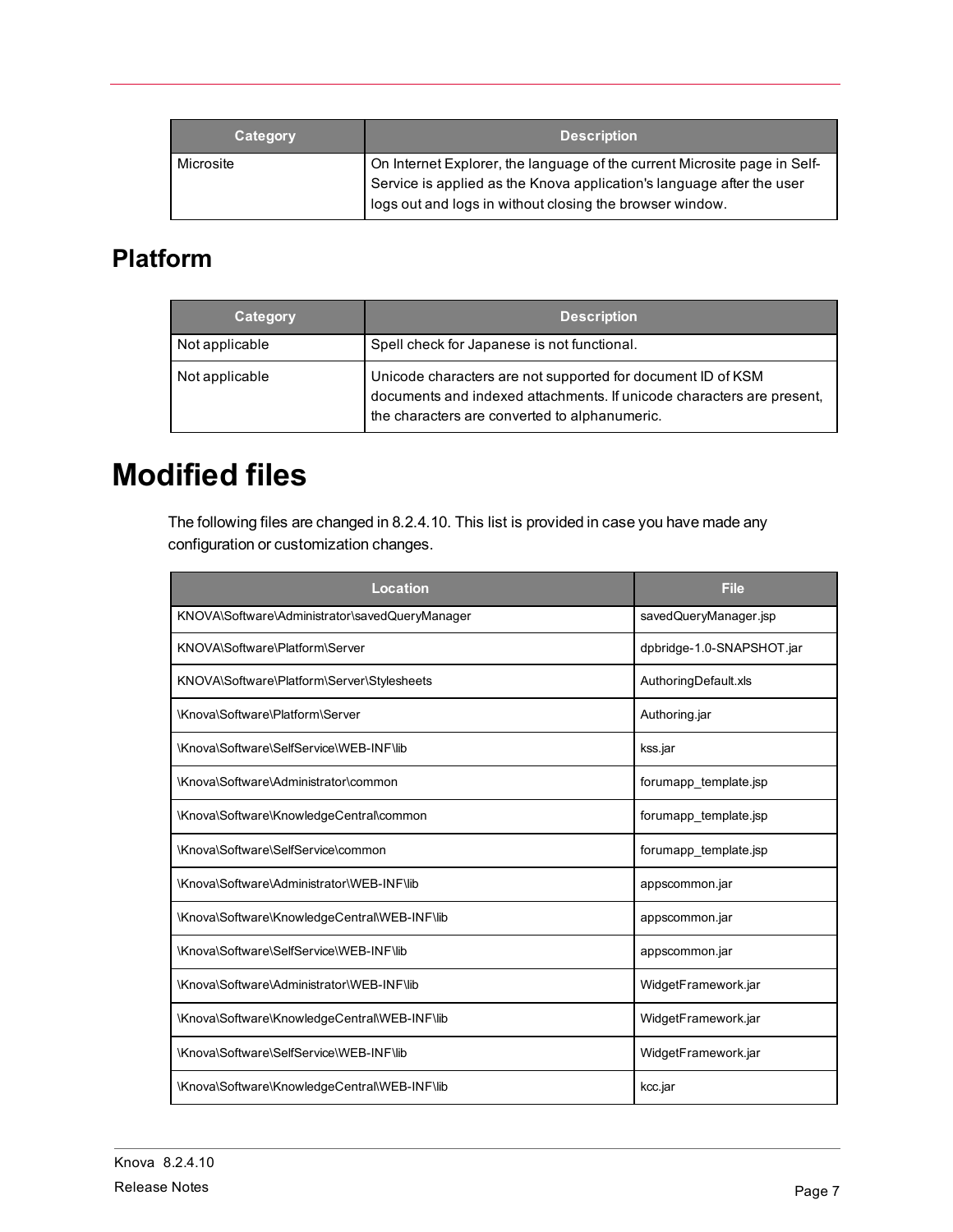| Location                                                                 | <b>File</b>               |
|--------------------------------------------------------------------------|---------------------------|
| \Knova\Software\Administrator\ckeditor                                   | config.js                 |
| \Knova\Software\KnowledgeCentral\ckeditor                                | config.js                 |
| \Knova\Software\SelfService\ckeditor                                     | config.js                 |
| \Knova\Software\Administrator\savedQueryManager                          | savedQueryDetails.jsp     |
| \Knova\Software\Administrator\WEB-INF\lib                                | admin.jar                 |
| \Knova\Software\Administrator\WEB-INF\lib                                | aos.jar                   |
| \Knova\Software\CommonTools\WEB-INF\lib                                  | aos.jar                   |
| \Knova\Software\KnowledgeCentral\WEB-INF\lib                             | aos.jar                   |
| \Knova\Software\Platform\Server Knova\Software\SelfService\WEB-INF\lib   | aos.jar                   |
| \Knova\Software\KnowledgeCentral                                         | DocVersionViewWindow.html |
| \Knova\Software\KnowledgeCentral\jslib                                   | docVersionView.js         |
| \Knova\Software\Install\accessories\wildfly-9.0.2\standalone\deployments | k-solr-0.0.1-SNAPSHOT.ear |
| \Knova\Software\KnowledgeCentral\mysupport                               | editsaveditems.jsp        |
| \Knova\Software\Platform\Server                                          | DocImportExport.jar       |
| \Knova\Software\KnowledgeCentral                                         | ContentEditor.html        |
| \Knova\Software\Platform\Server                                          | Forum.jar                 |
| \Knova\Software\Platform\Server                                          | importforumposts.bat      |

## <span id="page-11-0"></span>**New files**

No files were added in 8.2.4.10.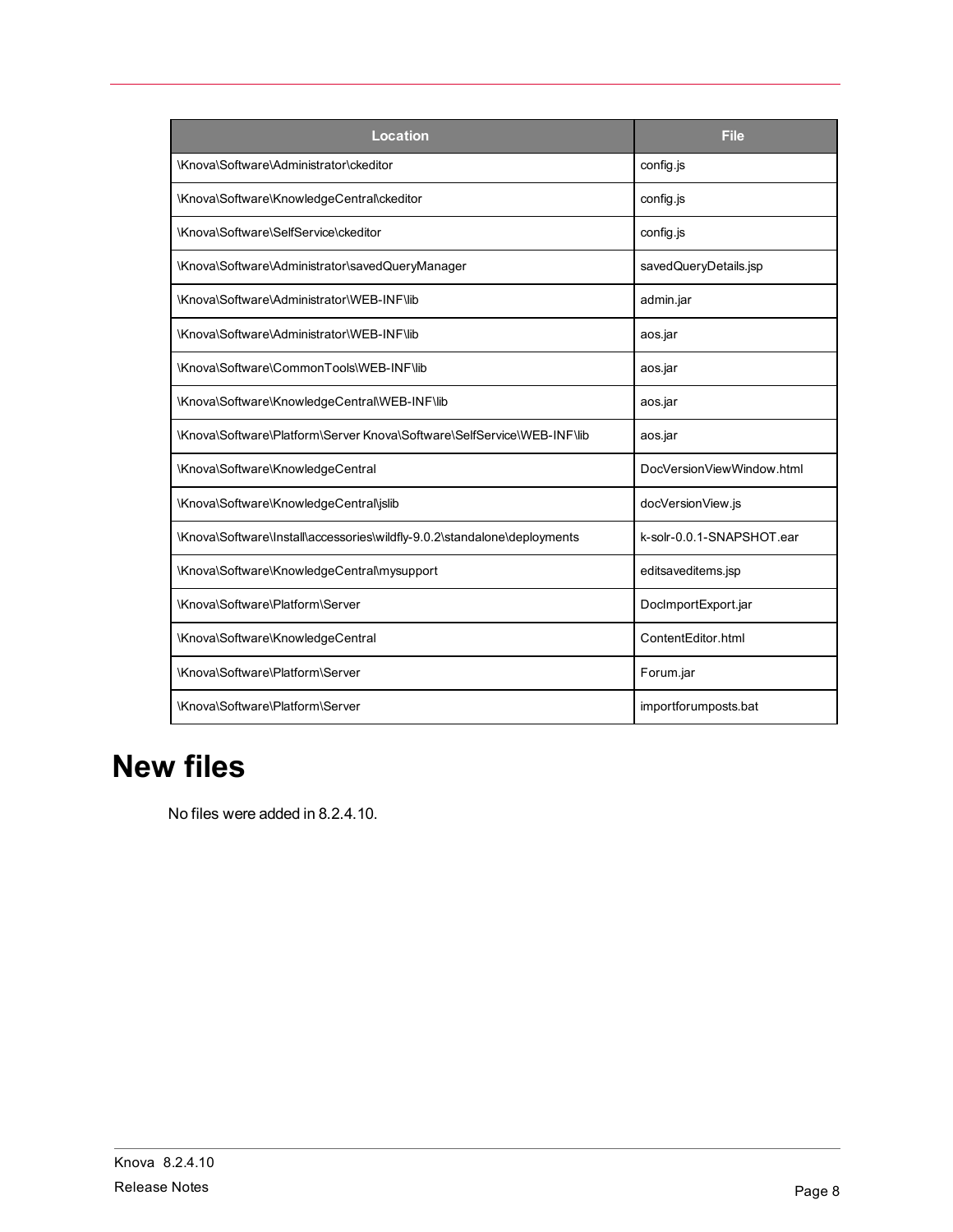## <span id="page-12-0"></span>**Folder Hierarchy**

The items in this software release package are available from the Knova FTP Server as follows:

#### **Root Directory**

Contains the following:

- <sup>l</sup> **Database Setup** folder
- **Documentation** folder
- **Application** folder
- <sup>l</sup> **ReadMe.html**

#### **Database Setup** folder

Contains AnalyticsDB and ApplicationDB folders. These folders contain the batch files and database scripts required for manually creating or updating Analytics database and manually creating or updating Knova Application database to version 8.2.4.

#### **Documentation** folder

Contains the following:

- Avolin\_Analytics\_Installation\_Guide.pdf
- Knova Administrator's Guide 8.2.4.pdf
- Knova Analytics\_Guide\_8.2.4.pdf
- Knova\_Communities\_Moderator's\_Guide\_8.2.4.pdf
- Knova\_Data\_Dictionary\_8.2.4.pdf
- Knova\_Installation\_Guide\_8.2.4.pdf
- Knova\_System\_Integration\_Guide\_8.2.4.pdf
- Knova\_System\_Performance\_Guide\_8.2.4.pdf
- Knova\_Knowledge\_Central\_User's\_Guide\_8.2.4.pdf
- Knova\_Release\_Notes\_8.2.4.5.pdf
- Knova\_Self-Service\_User's\_Guide\_8.2.4.pdf
- Knova\_System\_Requirements\_8.2.4.pdf
- Knova\_Web\_Designer's\_Guide\_8.2.4.pdf